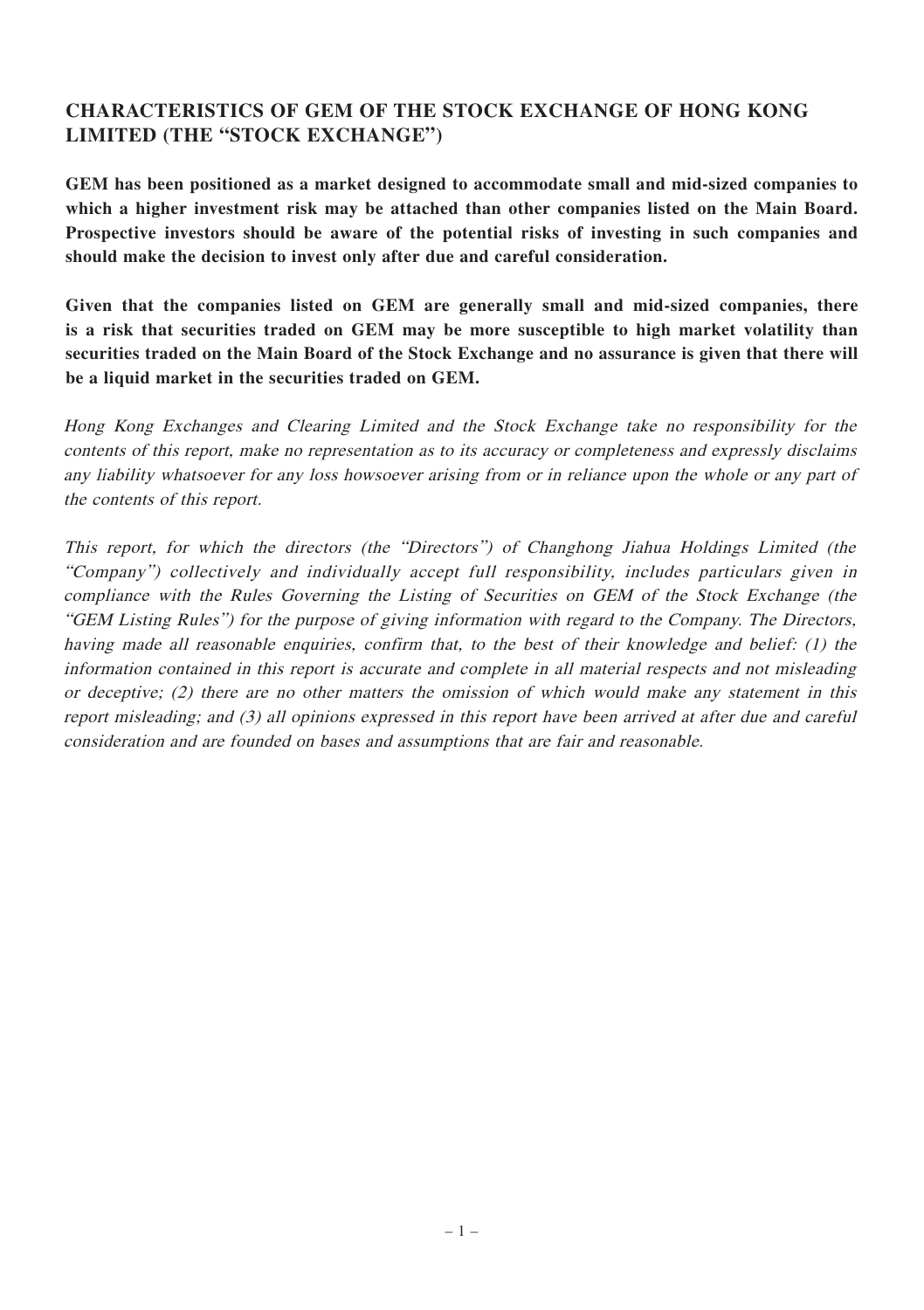# **HIGHLIGHTS**

The unaudited consolidated revenue of the Company (together with its subsidiaries, the "Group") for the three months period ended 31 March 2018 increased by approximately 9.55% to HK\$5,228.91 million as compared with the corresponding period in 2017. For the three months period ended 31 March 2018, the Group recorded a net profit of approximately HK\$61.20 million, representing a increase of approximately 21.51% as compared with the corresponding period in 2017.

## **RESULTS**

The board of Directors (the "Board") of the Company is pleased to announce the unaudited consolidated results of the Company for the three months period ended 31 March 2018, together with the comparative figures for the corresponding period of last year, as follows:

### **CONSOLIDATED STATEMENT OF COMPREHENSIVE INCOME**

For the three months ended 31 March 2018

|                | 2018             | 2017            |
|----------------|------------------|-----------------|
| <b>Notes</b>   | <b>HK\$'000</b>  | <b>HK\$'000</b> |
|                | <b>Unaudited</b> | Unaudited       |
| $\overline{2}$ | 5,228,907        | 4,773,263       |
|                | (5,037,399)      | (4,604,314)     |
|                | 191,508          | 168,949         |
|                | 3,174            | 1,221           |
|                | (67, 292)        | (65, 695)       |
|                | (30, 915)        | (30, 371)       |
|                | 96,475           | 74,104          |
|                | (9,744)          | (6,640)         |
|                | 86,731           | 67,464          |
| $\overline{4}$ | (25, 531)        | (17,096)        |
|                | 61,200           | 50,368          |
|                |                  |                 |
|                | 61,200           | 50,368          |
|                |                  |                 |
| 5              | 2.38             | 1.96            |
|                |                  |                 |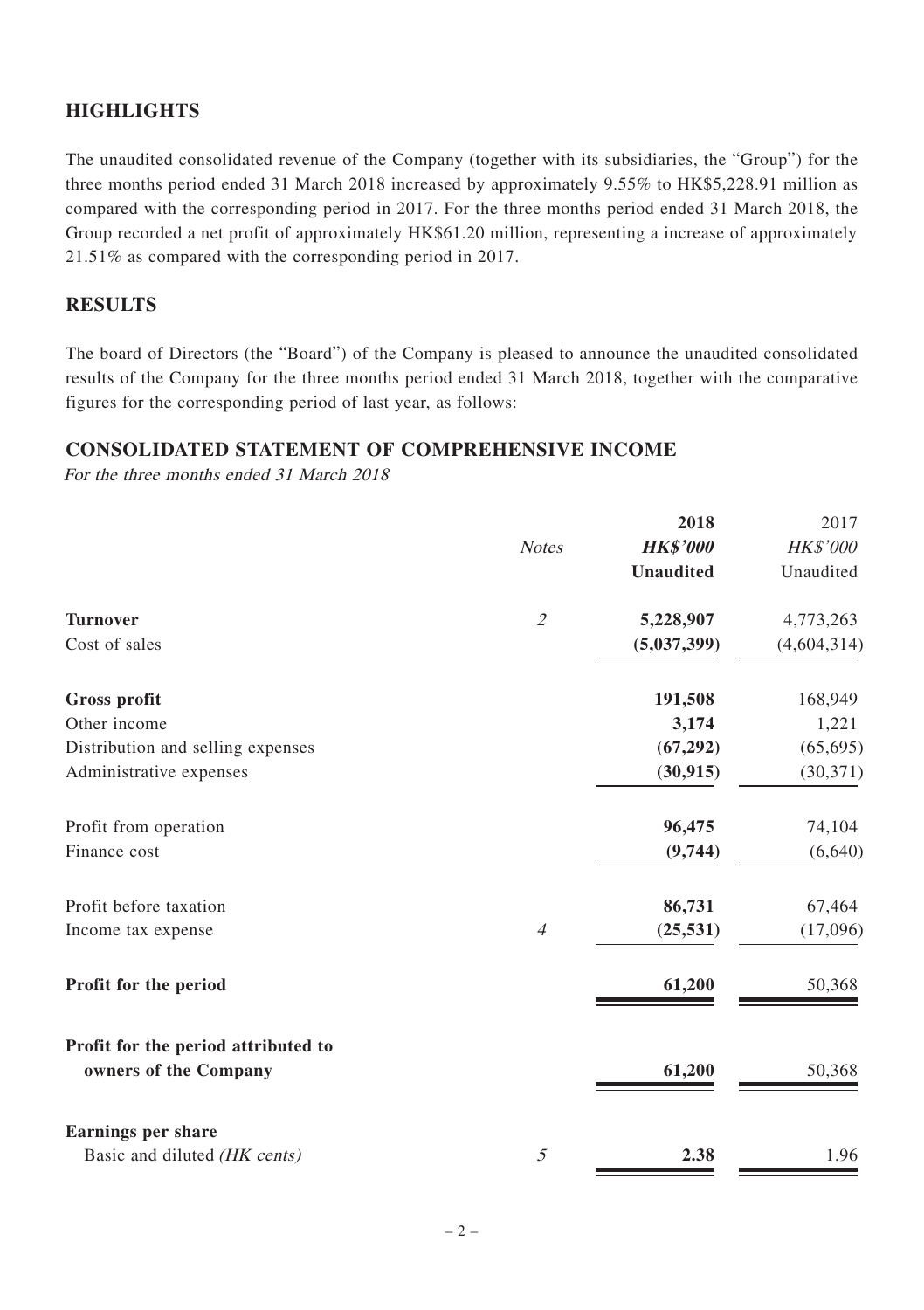Notes:

#### **1. BASIS OF PREPARATION**

The unaudited quarterly financial statements have been prepared in accordance with Hong Kong Financial Reporting Standards ("HKFRSs") issued by the Hong Kong Institute of Certified Public Accountants (the "HKICPA"). In addition, these financial statements include applicable disclosures required by the GEM Listing Rules and by the Hong Kong Companies Ordinance (Cap. 622).

### **Comparative Figures**

Certain comparative figures have been reclassified to conform to the current period's presentation. The directors considered that the reclassifications would result in more appropriate manner to reflect the core business of the Group. These reclassifications have no impact on the Group's total equity as at 31 March 2017 or the Group's profit or loss for the period ended 31 March 2017.

### **2. REVENUE**

The principal activities of the Group are the provision of professional integrated information technology ("IT") solutions and services, and distribution of IT corporate products, digital products, own brand products and related parts and components.

Revenue represents net amount received and receivable for the sale of different types of IT products, self developed products, provision of professional integrated IT solutions and services net of corresponding sales related taxes and rebate. The amounts of each significant category of revenue recognised in revenue for the period ended 31 March 2018 and 2017 are as follows:

|                              | 2018<br><b>HK\$'000</b> | 2017<br><b>HK\$'000</b> |
|------------------------------|-------------------------|-------------------------|
| <b>IT Consumer Products</b>  | 2,617,712               | 2,470,847               |
| <b>IT Corporate Products</b> | 1,675,916               | 1,138,768               |
| Others                       | 935,279                 | 1,163,648               |
|                              | 5,228,907               | 4,773,263               |
|                              |                         |                         |

#### **3. SEGMENT INFORMATION**

Segment information is reported to the executive directors or management of the Company, being the chief operating decision maker (the "CODM"), for the purposes of making decisions about resource allocation and assessment of segment performance.

The Group's reportable and operating segments are as follows:

(a) IT Consumer Products – distribution of IT consumer products which include mainly personal computers ("PC"), digital products and IT accessories.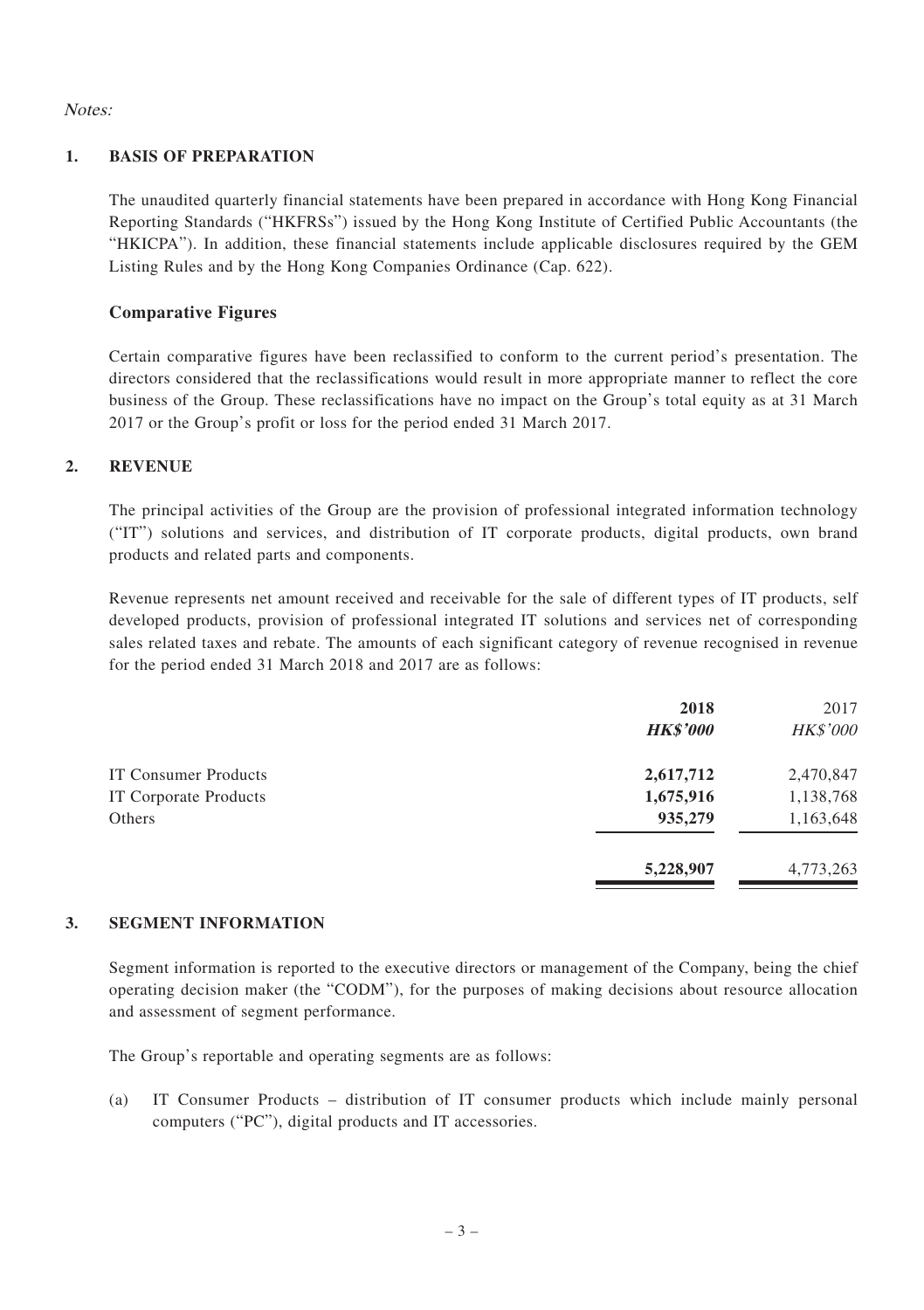- (b) IT Corporate Products distribution of IT corporate products which include mainly storage products, minicomputers, networking products, personal computer servers, intelligent building management system ("IBMS") products and unified communication and contact centre ("UC  $\&$ CC") products.
- (c) Others distribution of smartphones and development of its own brand products. The own brand products include but not limited to mobile location-based service ("LBS") products and provision of professional integrated IT solutions and services.

Segment profit represents the profit earned by each segment without allocation of other income, finance costs as well as unallocated head office and corporate expenses. The measure reported to the CODM is for the purposes of resource allocation and performance assessment.

The following is an analysis of the Group's revenue and results by reportable and operating segment:

|                                                   |                                                      | 2018                                                  |                                  |                                 |
|---------------------------------------------------|------------------------------------------------------|-------------------------------------------------------|----------------------------------|---------------------------------|
|                                                   | IT<br>Consumer<br><b>Products</b><br><b>HK\$'000</b> | IT<br>Corporate<br><b>Products</b><br><b>HK\$'000</b> | <b>Others</b><br><b>HK\$'000</b> | <b>Total</b><br><b>HK\$'000</b> |
| Revenue                                           |                                                      |                                                       |                                  |                                 |
| External sales                                    | 2,617,712                                            | 1,675,916                                             | 935,279                          | 5,228,907                       |
| Segment profit                                    | 49,130                                               | 58,637                                                | 10,910                           | 118,677                         |
| Other income                                      |                                                      |                                                       |                                  | 3,174                           |
| Finance costs                                     |                                                      |                                                       |                                  | (9, 744)                        |
| Unallocated head office and<br>corporate expenses |                                                      |                                                       |                                  | (25, 376)                       |
| Profit before tax                                 |                                                      |                                                       |                                  | 86,731                          |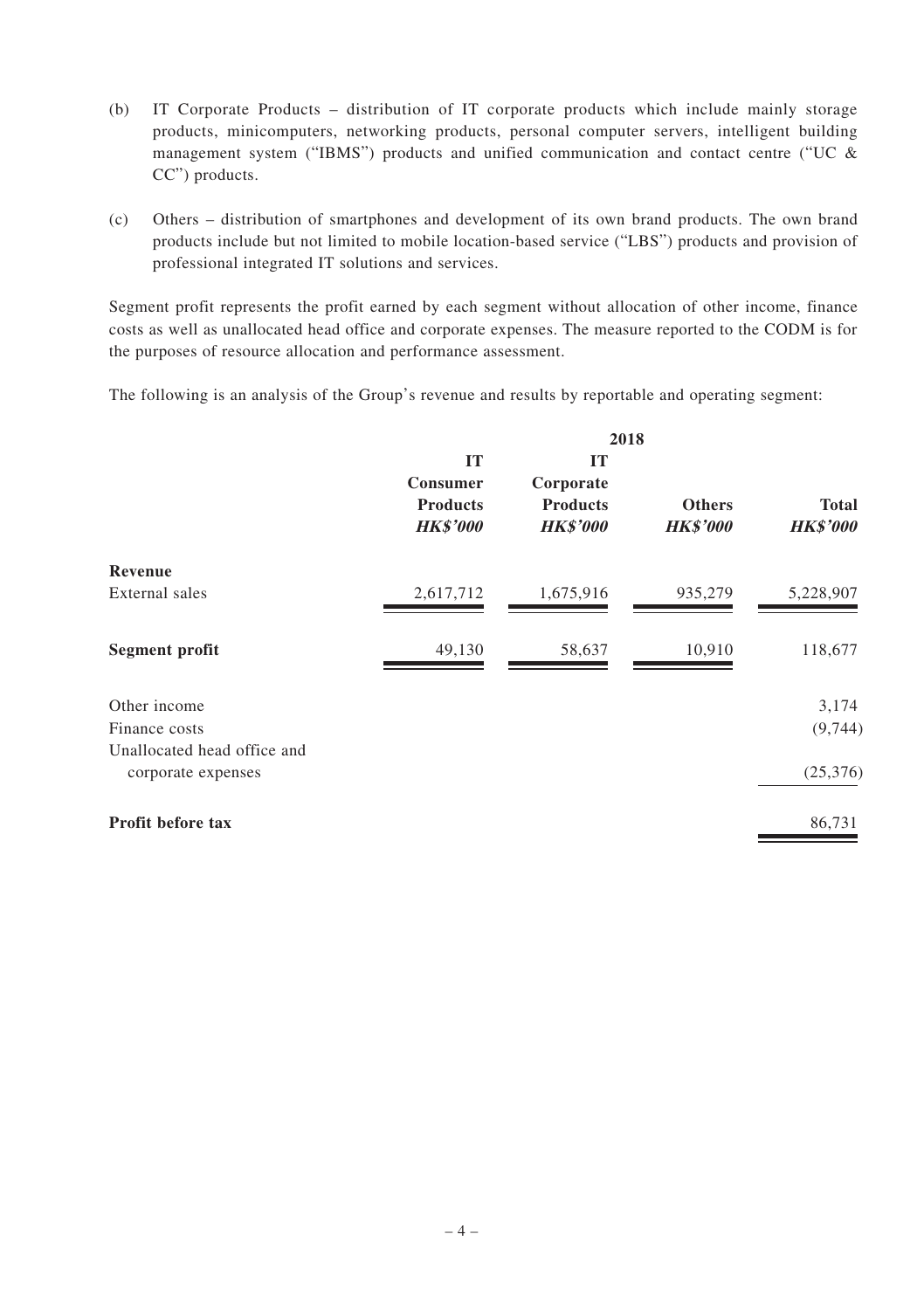|                                                   |                 |                 | 2017            |                 |
|---------------------------------------------------|-----------------|-----------------|-----------------|-----------------|
|                                                   | IT              | IT              |                 |                 |
|                                                   | Consumer        | Corporate       |                 |                 |
|                                                   | Products        | Products        | Others          | Total           |
|                                                   | <b>HK\$'000</b> | <b>HK\$'000</b> | <b>HK\$'000</b> | <b>HK\$'000</b> |
| Revenue                                           |                 |                 |                 |                 |
| External sales                                    | 2,470,847       | 1,138,768       | 1,163,648       | 4,773,263       |
| Segment profit                                    | 45,830          | 46,260          | 7,976           | 100,066         |
| Other income                                      |                 |                 |                 | 1,221           |
| Finance costs                                     |                 |                 |                 | (6,640)         |
| Unallocated head office and<br>corporate expenses |                 |                 |                 | (27, 183)       |
| Profit before tax                                 |                 |                 |                 | 67,464          |
|                                                   |                 |                 |                 |                 |

# **Geographical information**

The following provides an analysis of the Group's sales by geographical market, based on the origin of the goods:

|                                  | 2018<br><b>HK\$'000</b> | 2017<br><b>HK\$'000</b> |
|----------------------------------|-------------------------|-------------------------|
| Mainland, China<br>Other regions | 5,212,148<br>16,759     | 4,762,661<br>10,602     |
|                                  | 5,228,907               | 4,773,263               |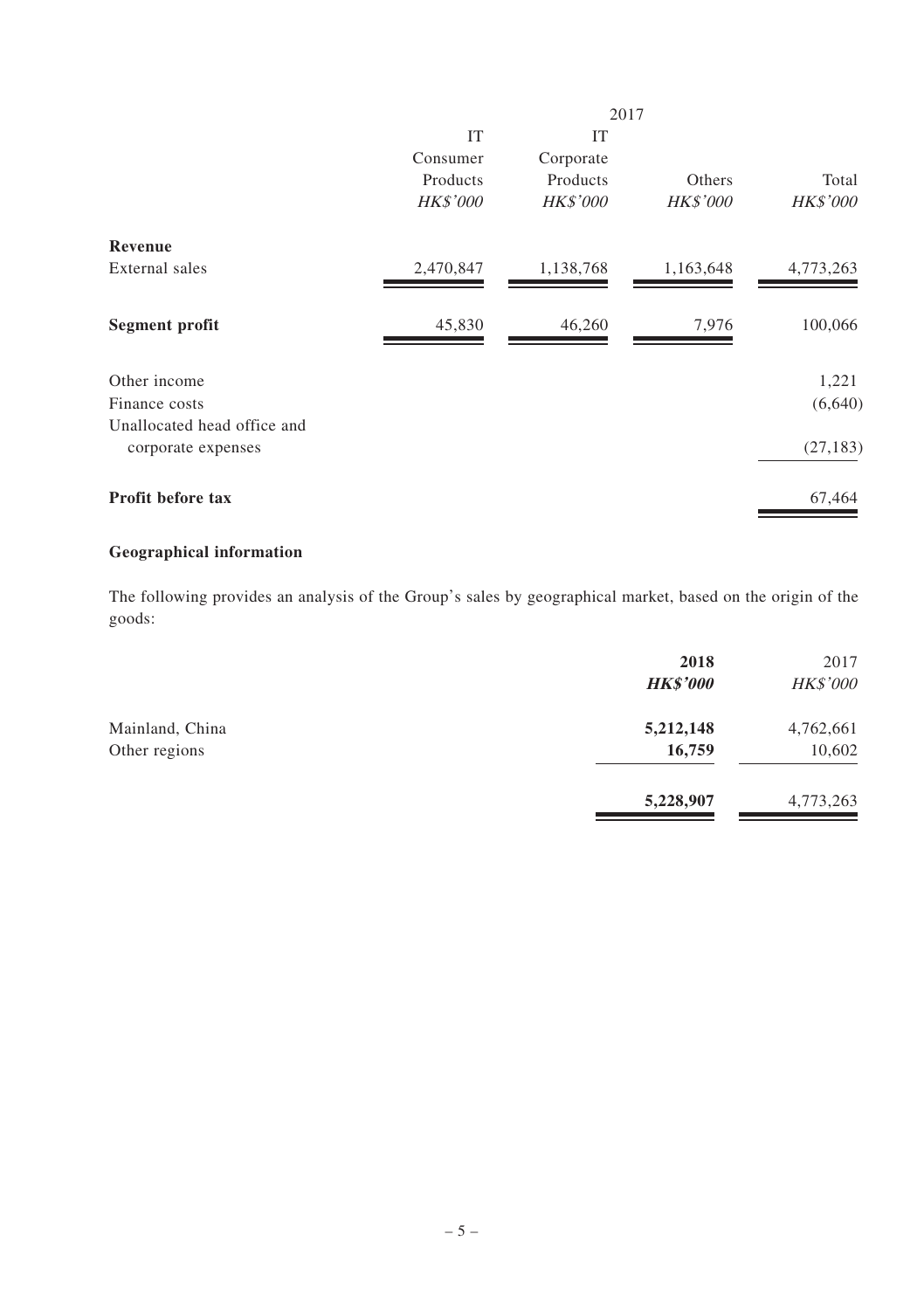### **4. INCOME TAX EXPENSE**

Pursuant to the rules and regulations of the Bermuda, the Company is not subject to any income tax in the Bermuda.

Hong Kong Profits Tax is calculated at 16.5% of the estimated assessable profit for both periods.

Under the Law of the PRC on Enterprise Income Tax (the "EIT Law") and Implementation Regulation of the EIT Law, the tax rates of the Company's PRC subsidiaries is 25% for the period ended 31 March 2018.

The Group did not have any significant unprovided deferred tax liabilities (including withholding tax) in respect of the period.

### **5. EARNINGS PER SHARE**

The calculation of the basic and diluted earnings per share attributable to owners of the Company is based on the following data:

|                                                             | For the three months<br>ended 31 March |                 |
|-------------------------------------------------------------|----------------------------------------|-----------------|
|                                                             | 2018                                   | 2017            |
|                                                             | <b>HK\$'000</b>                        | <b>HK\$'000</b> |
| Earnings                                                    |                                        |                 |
| Profit for the period attributable to owners of the Company | 61,200                                 | 50,368          |
|                                                             | 2018                                   | 2017            |
|                                                             | <b>HK\$'000</b>                        | <b>HK\$'000</b> |
| <b>Number of Shares</b>                                     |                                        |                 |
| Weighted average number of ordinary shares and              |                                        |                 |
| convertible preference shares for the purpose of            |                                        |                 |
| basic and diluted earnings per share                        | 2,570,520                              | 2,570,520       |

As there was no diluted shares during the three months ended 31 March 2018 and 2017, the diluted earnings per share was same as basic earnings per share.

### **6. RESERVES**

During the period under review, there was no movement to and from any reserves.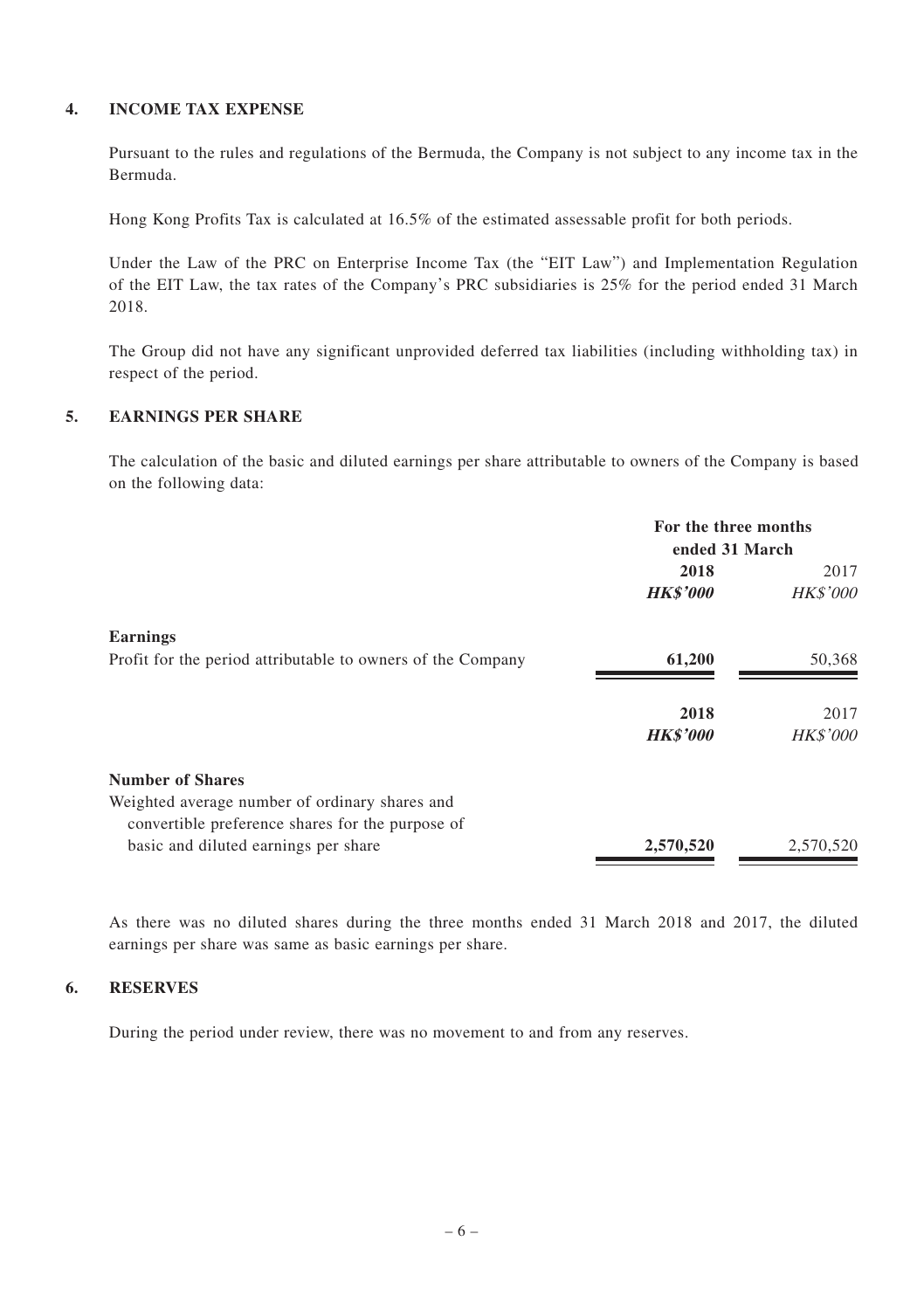## **DIVIDENDS**

The Directors do not recommend the payment of any dividend for the three months period ended 31 March 2018 (2017: Nil).

The Board recommended the payment of final dividend of HK\$0.03 per share in respect of the year ended 31 December 2017. The final dividend is subject to approval by the shareholders of the Company (the "Shareholders") at the forthcoming annual general meeting of the Company to be held on 18 May 2018.

### **AUDIT COMMITTEE**

The audit committee of the Company has reviewed the Group's unaudited consolidated results for the three months period ended 31 March 2018 and has provided advice and comments thereon.

### **BUSINESS REVIEW**

In the first quarter of 2018, China's economy continued to improve in steady pace. In response to the reform of IT technology, product form innovation and channel evolution, the Group has formulated and implemented the business operation policies of "expanding omni-channel, being professional, and developing new distribution and being a partner to help customer grow". In the first quarter of 2018, the Group's IT distribution business maintained a steady growth and successfully introduced a number of emerging products and market leading brands, marking a good start of business growth and model innovation.

For the three months ended 31 March 2018, the Group recorded a revenue of approximately HK\$5,228.91 million, representing an increase of 9.55% as compared with that in the corresponding period of last financial year. The gross profit margin increased by approximately 0.12% to 3.66% as compared with that in the corresponding period of last financial year, due to the decrease in the sale of product lines with lower gross profit margin. Profit attributable to shareholders amounted to approximately HK\$61.20 million, representing an increase of approximately 21.51% as compared with that in the corresponding period of last financial year. Basic earnings per share amounted to HK2.38 cents, representing an increase of approximately HK0.42 cents as compared with HK1.96 cents in the corresponding period of last financial year.

The Group continued to intensify its efforts in optimising its information construction and business process and improve its operation management efficiency. By adhering to the stringent credit management and accounts receivable management, the receivable risks were managed and controlled effectively. During the first quarter of 2018, the Group achieved effective expenses control, leading to a year-on-year decrease in overall spending.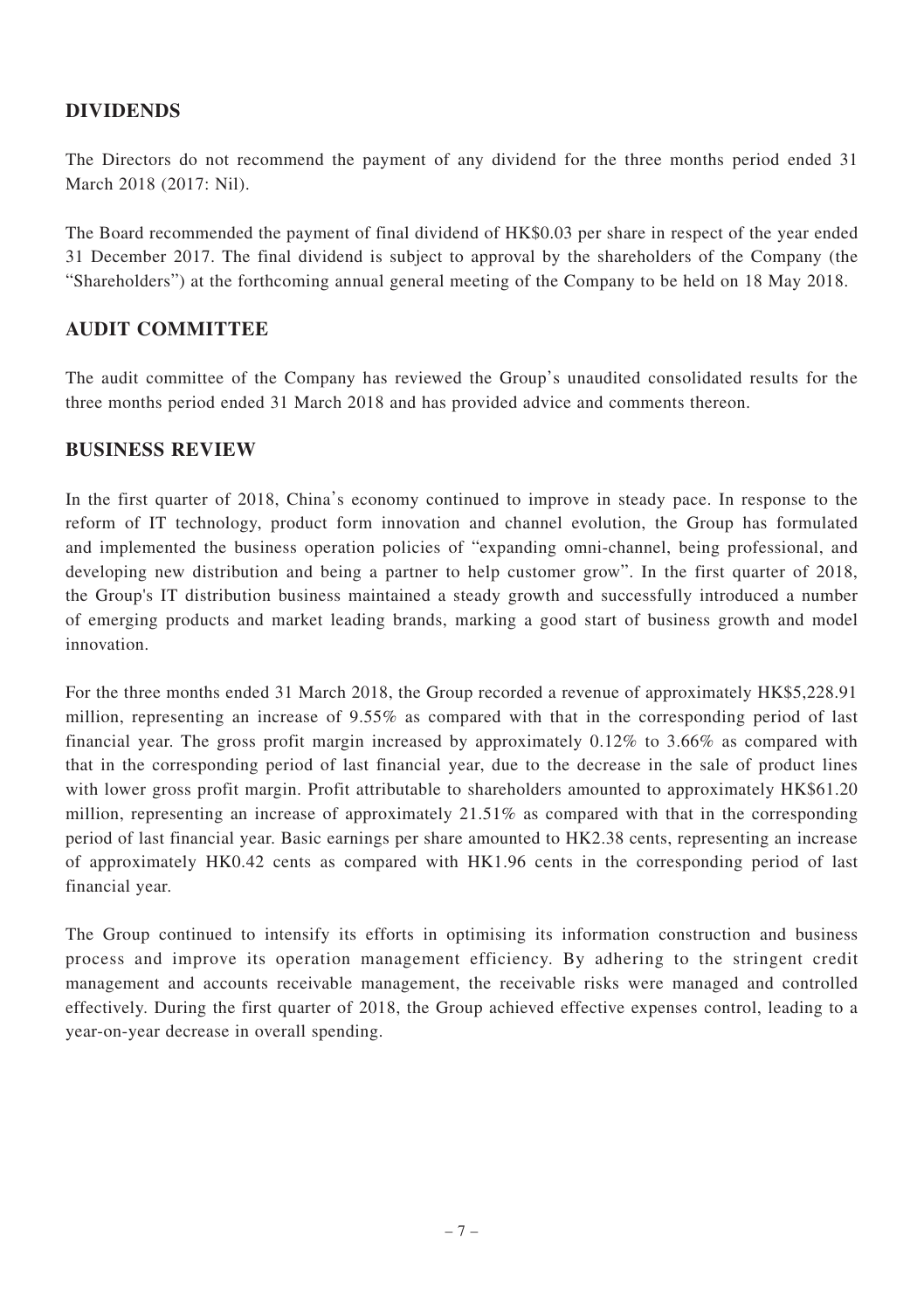The analysis of three reportable and operating segments of the Company for the three months ended 31 March 2018 are as follow:

**IT consumer products distribution business:** the key product lines of this business segment maintained a sizeable increase, and signed contracts with several new well-known brand suppliers, enriching the product portfolio. The Internet distribution business actively explored new product lines and different forms of channels so as to explore diversified channel cooperation. The revenue of this business segment increased by 5.94% to HK\$2,617.71 million as compared with the corresponding period of last year whilst its profit increased by 7.20% to HK\$49.13 million.

**IT corporate products distribution business:** this business segment has tapped the customer resources of the industry in depth to form industrial IT product solutions and professional service capabilities, driving sales of multiple product lines. In terms of cloud computing, the Group actively explored MSP (Management Service Provider) service cooperation with mainstream cloud computing providers, to help domestic companies develop cloud computing applications. Revenue from this business segment increased by 47.17% to HK\$1,675.92 million as compared with the corresponding period of last year. Profit from this business segment increased by 26.76% to HK\$58.64 million.

**Other business:** revenue from this business segment decreased by 19.63% to HK\$935.28 million as compared with the corresponding period of last year due to declining sales of smart phones. Profit from this business segment increased by 36.79% to HK\$10.91 million due to the increase in gross profit of IT services business.

# **OUTLOOK**

In 2018, as China further strengthens its economic reform measures such as financial regulation and mitigation of debt risks, the Chinese economy is expected to continue its steady growth. Adhering to the operation policies of "expanding omni-channel, being professional, and developing new distribution and being a partner to help customer grow", the Group will build a full-coverage channel ecosystem and increase the value of supply chain services in response to the development of the Internet. Enterprise level business will accumulate technology solutions and industry solutions and continuously improve professional service capabilities based on demands of upstream and downstream customers, so as to create new value for partners and better returns for shareholders.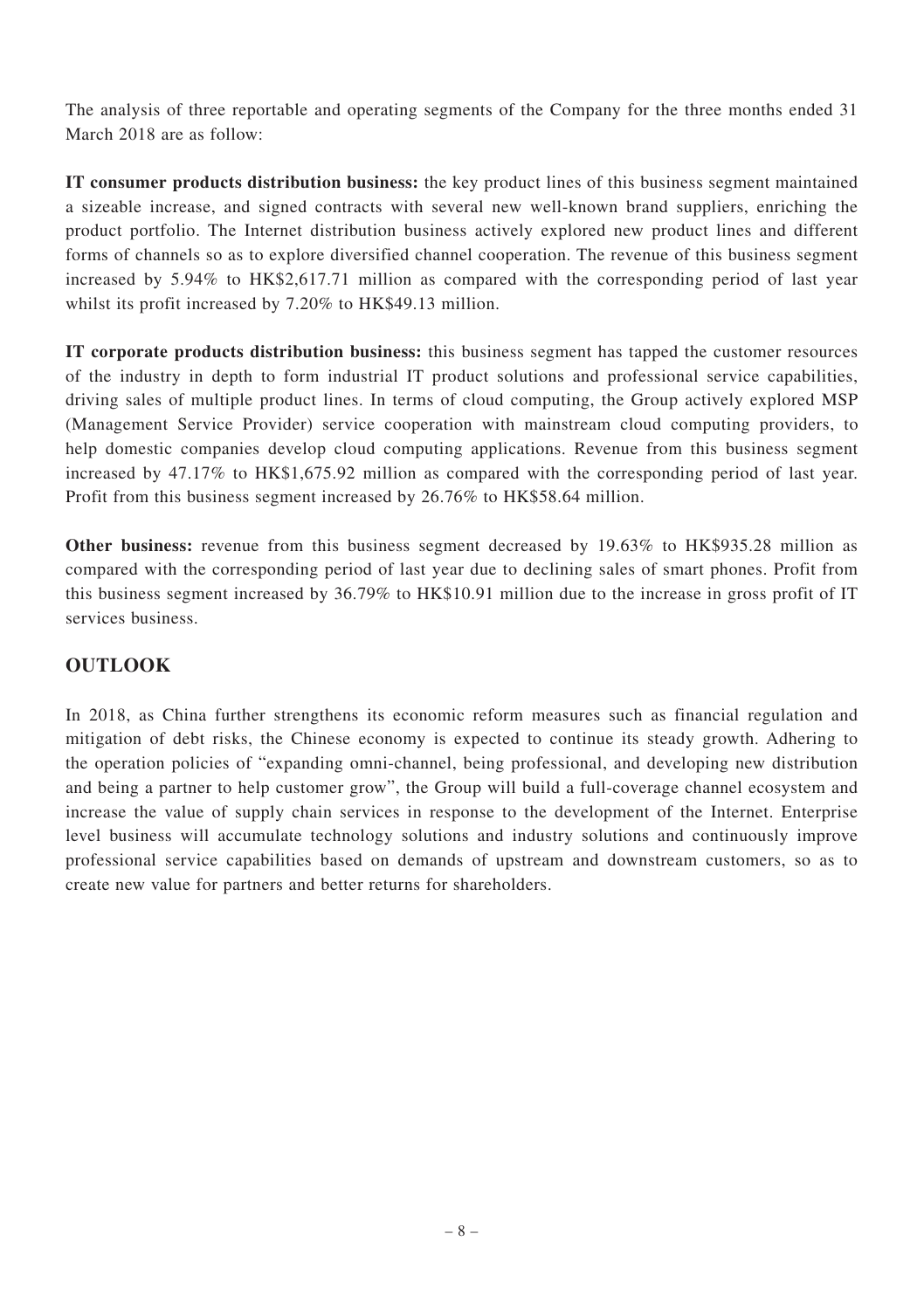# **PURCHASE, SALE AND REDEMPTION OF THE COMPANY'S LISTING SECURITIES**

During the period under review, neither the Company nor any of its subsidiaries had purchased, sold or redeemed any of the Company's listed securities.

## **INTERESTS OF THE DIRECTORS IN THE COMPANY**

As at 31 March 2018, the interests or short positions of the Directors and chief executives of the Company in the ordinary shares of the Company (the "Shares"), underlying Shares or debentures of the Company and its associated corporations (within the meaning of Part XV of the Securities and Futures Ordinance (Chapter 571 of the laws of Hong Kong) (the "SFO")) which are required (a) to be notified to the Company and the Stock Exchange pursuant to Division 7 and 8 of Part XV of the SFO (including interests or short positions which they are taken or deemed to have under such provisions of the SFO); or (b) pursuant to Section 352 of the SFO, to be entered in the register referred to therein; or (c) have to be notified to the Company and the Stock Exchange pursuant to the required standards of dealing by directors as referred to in Rule 5.46 of the GEM Listing Rules were as follows:

| <b>Name of Director</b>                 | Capacity                                | Number of<br>Ordinary<br>shares held | Approximate<br>percentage of<br>interest<br>% |
|-----------------------------------------|-----------------------------------------|--------------------------------------|-----------------------------------------------|
| Mr. Zhu Jiangiu ("Mr. Zhu")<br>(Note a) | Interest in a controlled<br>corporation | 82,415,762 (L)                       | 5.67                                          |

Note:

(a) Mr. Zhu is the sole shareholder of the Typical Faith Limited, which in turn held 82,415,762 Shares.

Save as disclosed in this paragraph, as at 31 March 2018, none of the Directors or chief executives of the Company had interests in any securities of the Company or any of its associated corporations (within the meaning of Part XV of the SFO) which are required (a) to be notified to the Company and the Stock Exchange pursuant to Divisions 7 and 8 of Part XV of the SFO (including interests or short positions which they are taken or deemed to have under such provisions of the SFO); or (b) pursuant to section 352 of the SFO, to be entered in the register referred to therein; or (c) have to be notified to the Company and the Stock Exchange pursuant to the required standards of dealing by directors as referred to in Rule 5.46 of the GEM Listing Rules.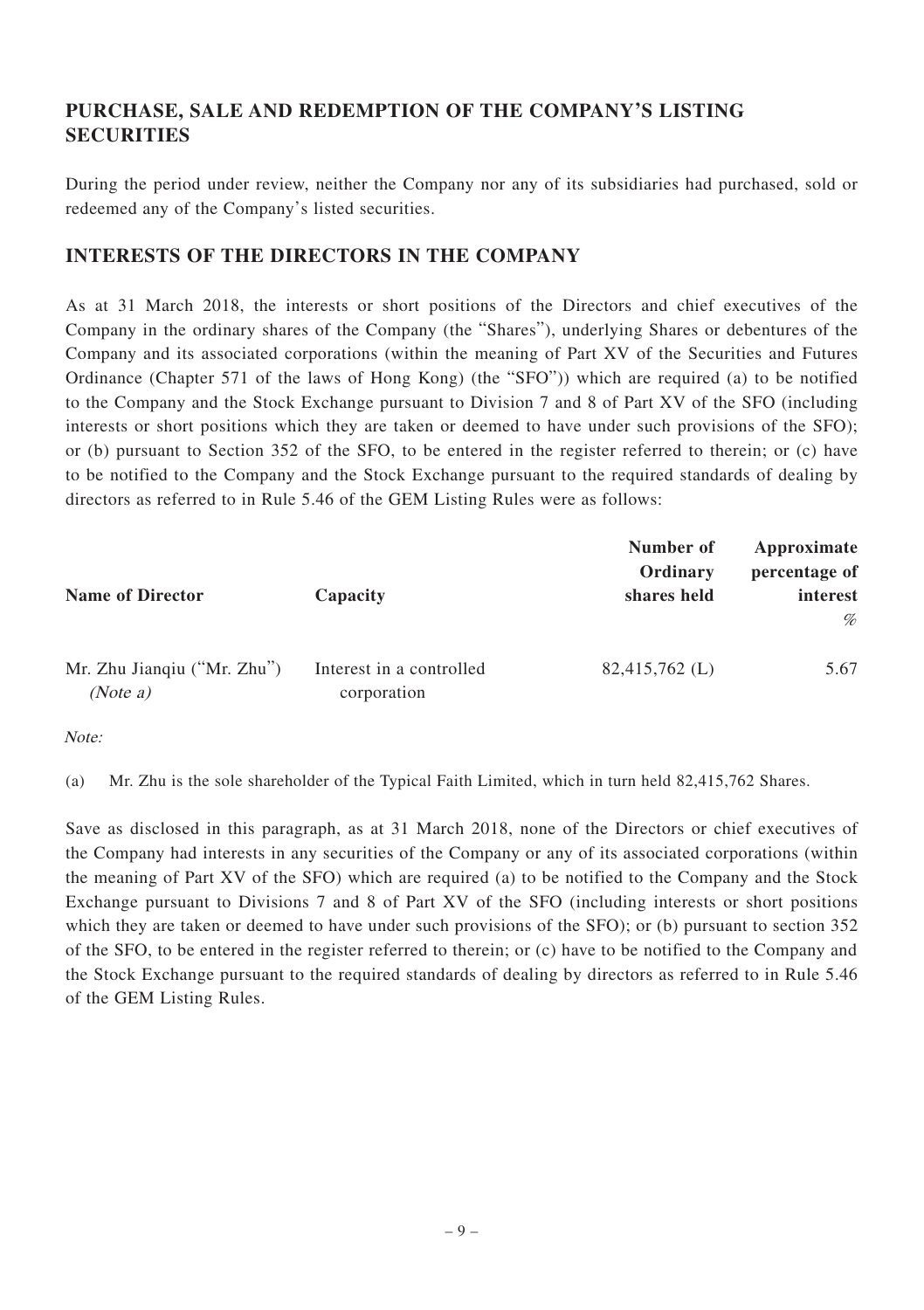# **DIRECTORS' RIGHTS TO ACQUIRE SHARES OR DEBENTURES**

At no time during the three months ended 31 March 2018 were rights to acquire benefits by means of the acquisition of shares in or debentures of the Company granted to any Director or their respective spouse or minor children, or were any such rights exercised by them; or was the Company, its holding company, or any of its subsidiaries a party to any arrangement to enable the directors to acquire such rights in any other body corporate.

# **INTERESTS OF THE SUBSTANTIAL SHAREHOLDERS IN THE COMPANY**

So far as was known to the Directors, as at 31 March 2018, the persons or companies (not being a Director or chief executive of the Company) whose interests in the Shares or underlying Shares or debentures of the Company which would fall to be disclosed or were notified to the Company and the Stock Exchange pursuant to the positions under Divisions 2 and 3 of Part XV of the SFO as recorded in the register required to be kept under section 336 of the SFO or who were directly or indirectly deemed to be interested in 5% or more of the nominal value of any class of share capital carrying rights to vote in all circumstances at general meetings of any member of the Group were as follows:

### **Long positions in Shares**

| Name of substantial shareholder                                    | Capacity                                                      | Class of<br>shares     | Number of<br>shares held                                   | Approximate<br>percentage of<br>interest<br>in relevant<br>class of shares<br>(Notes a)<br>% |
|--------------------------------------------------------------------|---------------------------------------------------------------|------------------------|------------------------------------------------------------|----------------------------------------------------------------------------------------------|
| Sichuan Changhong Electric<br>Co, Limited<br>("Sichuan Changhong") | Interest of controlled<br>corporation and<br>beneficial owner | Ordinary<br>Preference | $1,008,368,000$ (L) (Note b)<br>1,115,868,000 (L) (Note c) | 69.32<br>100.00                                                                              |
| Changhong (Hong Kong) Trading Limited<br>("Changhong Hong Kong")   | Interest of controlled<br>corporation and<br>beneficial owner | Ordinary<br>Preference | 913,000,000 (L) (Note d)<br>1,115,868,000 (L) (Note c)     | 62.76<br>100.00                                                                              |
| Fit Generation Holding Limited<br>("Fit Generation")               | Beneficial owner                                              | Ordinary<br>Preference | 897,000,000 (L)<br>$1,115,868,000$ (L)                     | 61.66<br>100.00                                                                              |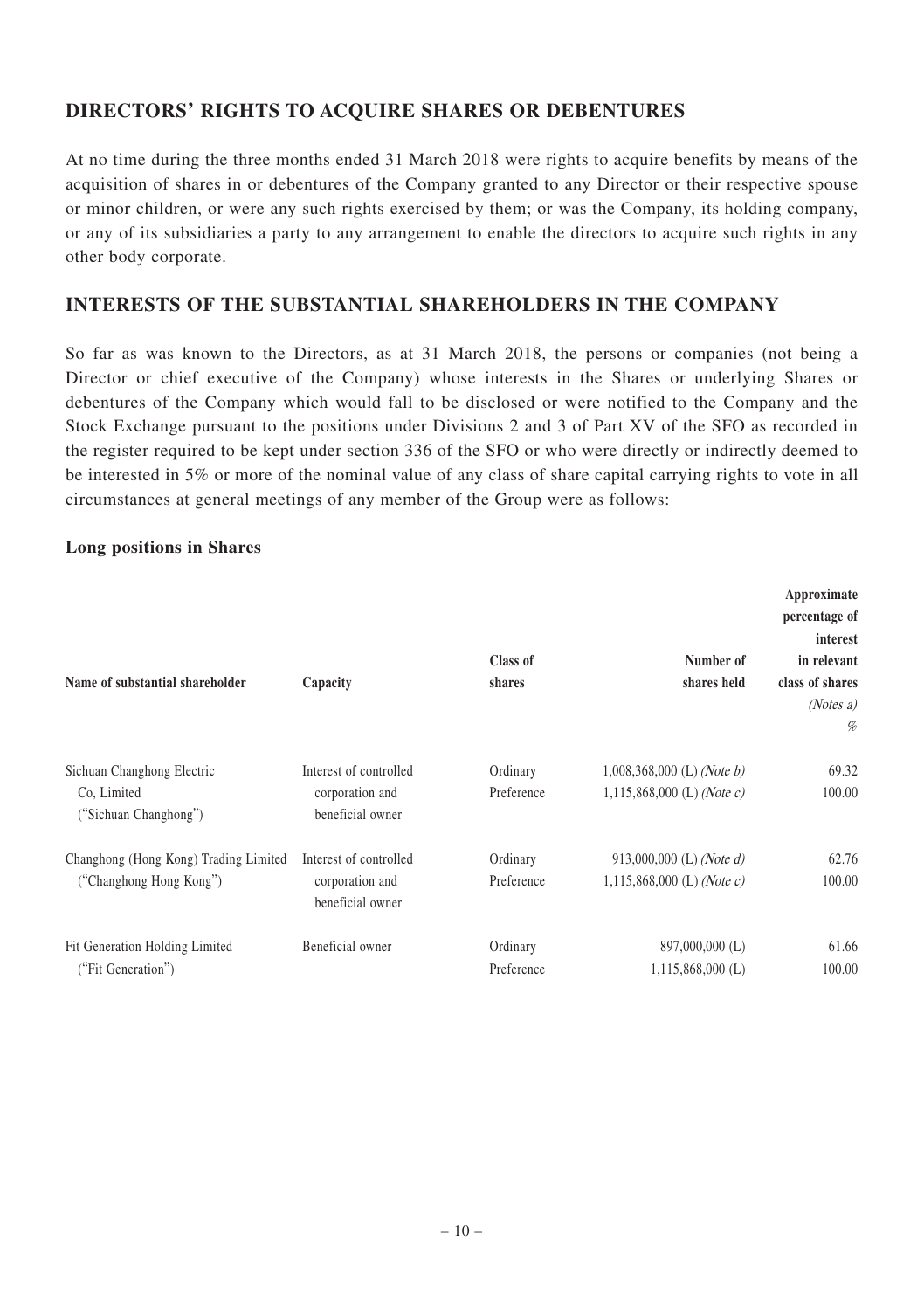| Name of substantial shareholder                                                                    | Capacity                              | Class of<br>shares | Number of<br>shares held | Approximate<br>percentage of<br>interest<br>in relevant<br>class of shares<br>(Notes a) |
|----------------------------------------------------------------------------------------------------|---------------------------------------|--------------------|--------------------------|-----------------------------------------------------------------------------------------|
| Sichuan Investment Management<br>Company Limited<br>("Sichuan Investment Management")<br>(Notee)   | Beneficial owner                      | Ordinary           | 83,009,340 (L)           | %<br>5.70                                                                               |
| Sichuan Provisional Investment<br>Group Company Limited<br>("Sichuan Investment Group")<br>(Notee) | Interest of controlled<br>corporation | Ordinary           | 83,009,340 (L)           | 5.70                                                                                    |
| Typical Faith Limited (Note f)                                                                     | Beneficial owner                      | Ordinary           | 82,415,762 (L)           | 5.67                                                                                    |

Notes:

- (a) The percentages are calculated based on the total number of Shares and preference shares of the Company in issue as at 31 March 2018, which were 1,454,652,000 and 1,115,868,000, respectively.
- (b) Of the 1,008,368,000 Shares held by Sichuan Changhong, 95,368,000 Shares were held directly, 16,000,000 Shares were held through its wholly-owned subsidiary, Changhong Hong Kong and 897,000,000 Shares were held through Fit Generation, which is wholly owned by Changhong Hong Kong. Sichuan Changhong is therefore deemed to be interested in the Shares held by Changhong Hong Kong and Fit Generation for the purpose of the SFO.
- (c) 1,115,868,000 preference shares of the Company were held by Fit Generation, which is wholly owned by Changhong Hong Kong. Each of Sichuan Changhong and Changhong Hong Kong is therefore deemed to be interested in the preference shares of the Company held by Fit Generation for the purpose of the SFO.
- (d) Of the 913,000,000 Shares held by Changhong Hong Kong, 16,000,000 Shares were held directly and 897,000,000 Shares were held through Fit Generation. As Fit Generation is wholly-owned by Changhong Hong Kong, Changhong Hong Kong is deemed to be interested in the Shares held by Fit Generation for the purpose of the SFO.
- (e) Sichuan Investment Management is wholly-owned by Sichuan Investment Group, which is deemed to be interested in the Shares held by Sichuan Investment Management for the purpose of the SFO.
- (f) Typical Faith Limited is wholly-owned by Mr. Zhu.